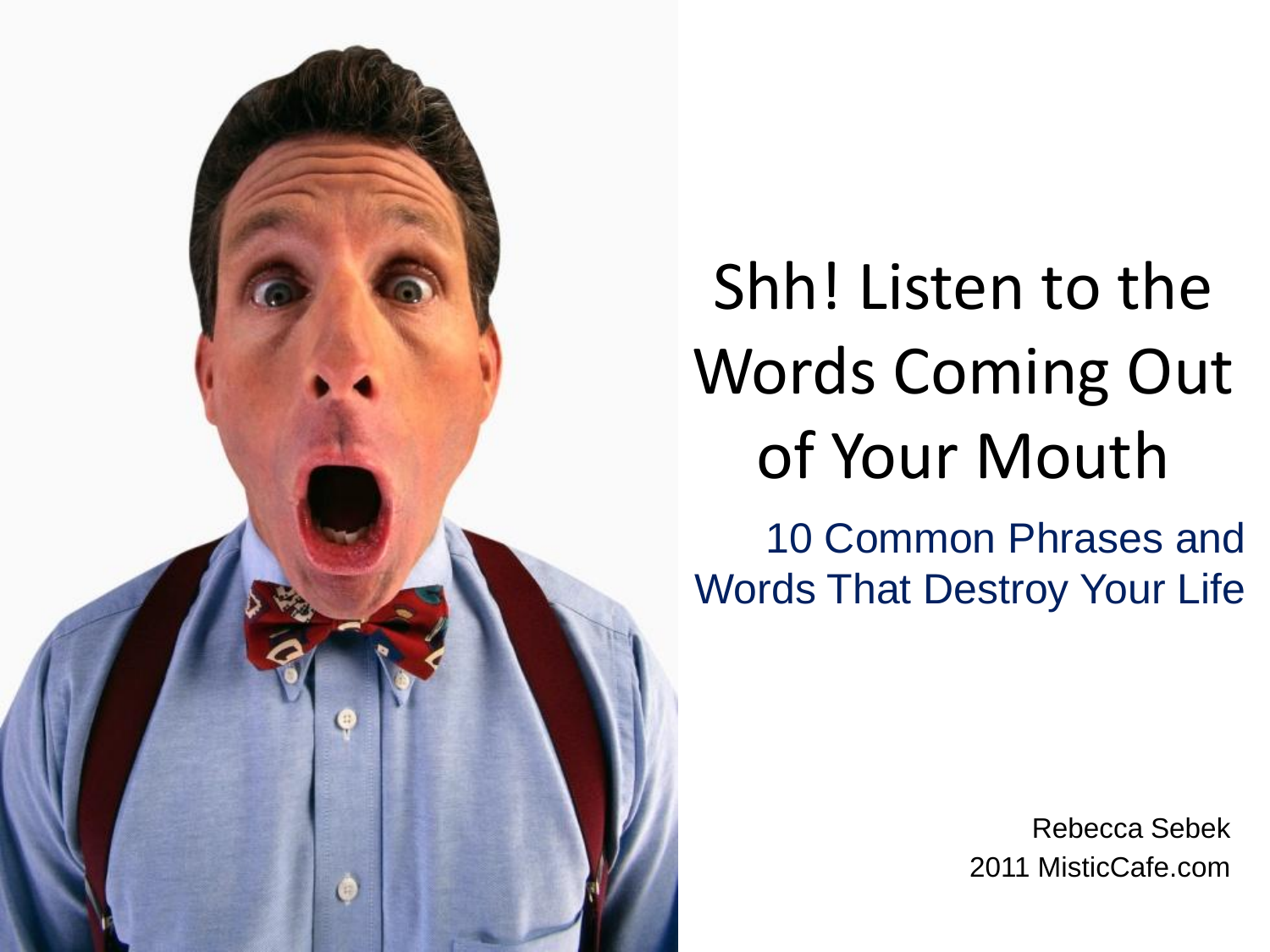# Copyright Material

Copyright 2011 by Rebecca Sebek, MisticCafe.com

Thank you for respecting my work and for adhering to Copyright law.

All rights reserved. No part of this book may be shared or reproduced by any mechanical, photographic or electronic process unless approval is first sought from the author. Nor may it be stored in a retrieval system, transmitted or otherwise copied for public or private use – other than "fair use" as brief quotations embodied in articles and reviews – without prior written permission of the author.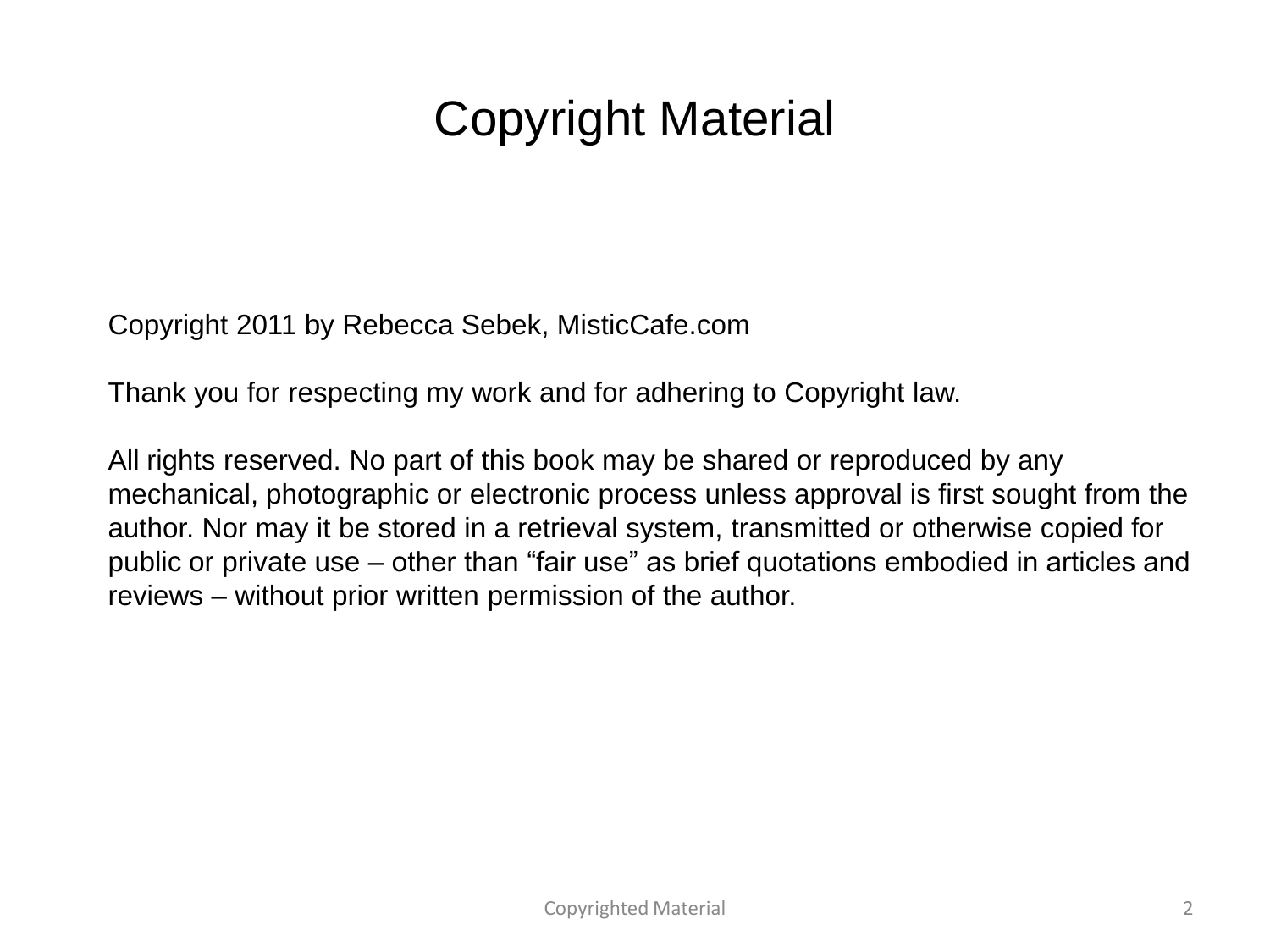# Watch What You Say



Watch your thoughts; they become words. Watch your words; they become actions. Watch your actions; they become habits. Watch your habits; they become character. Watch your character; it becomes your destiny. -Frank Outlaw

[http://www.addictionalchemy.com/addiction\\_rec](http://www.addictionalchemy.com/addiction_recovery_quotes.html) [overy\\_quotes.html](http://www.addictionalchemy.com/addiction_recovery_quotes.html)

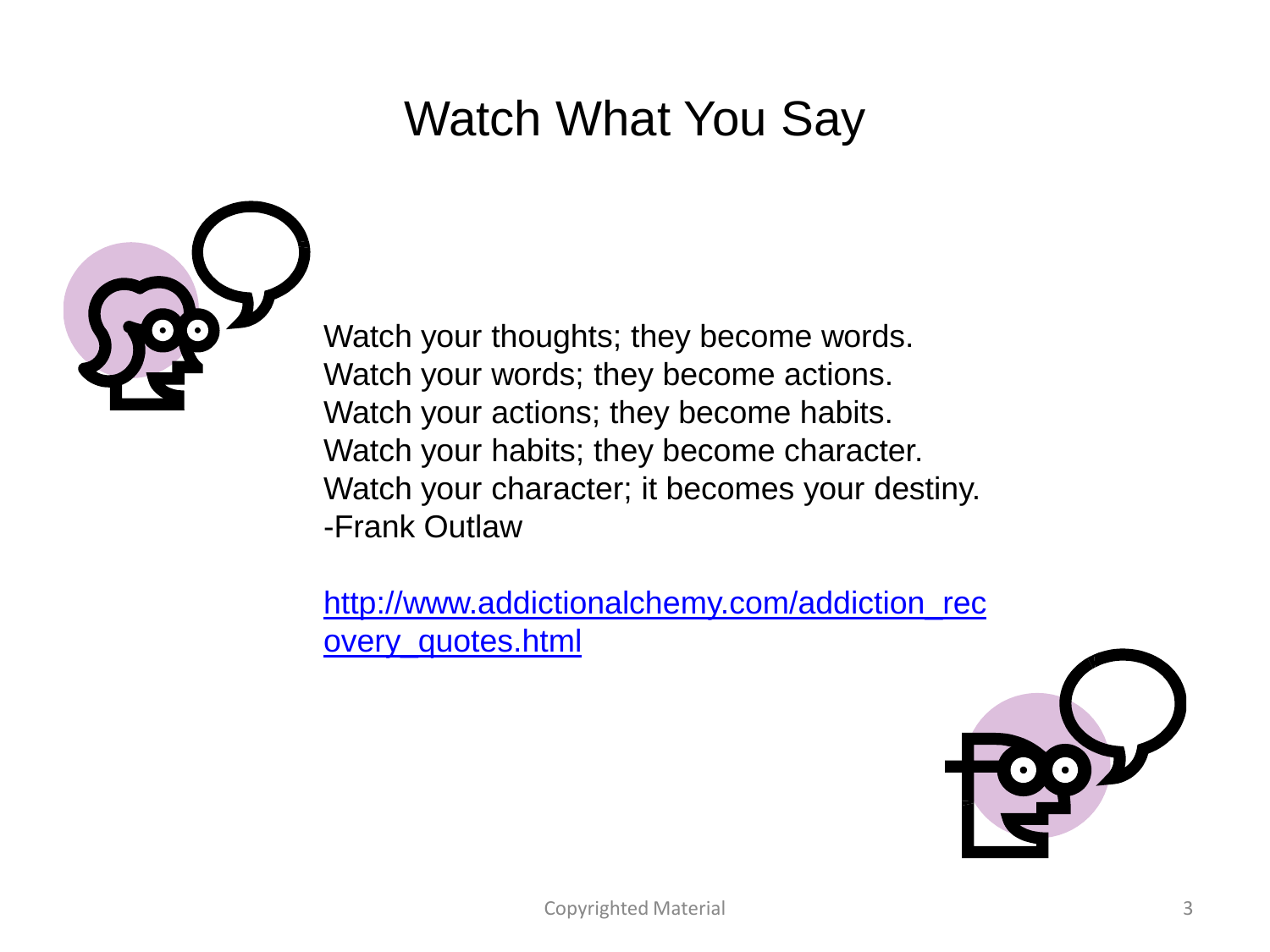### **Contents**

| Introduction                                          | 5  |
|-------------------------------------------------------|----|
| Chapter 1 10 words and phrases that destroy your life | 6  |
| Chapter 2 The people in your life meant well          | 10 |
| Chapter 3 Observe what you and others say             | 11 |
| <b>Chapter 4 Words are affirmations</b>               | 12 |
| Chapter 5 Think before you speak                      | 13 |
| Chapter 6 Cancel clear!                               | 14 |
| Chapter 7 Tips to conquering your monkey-mind         | 15 |
| Afterword                                             | 17 |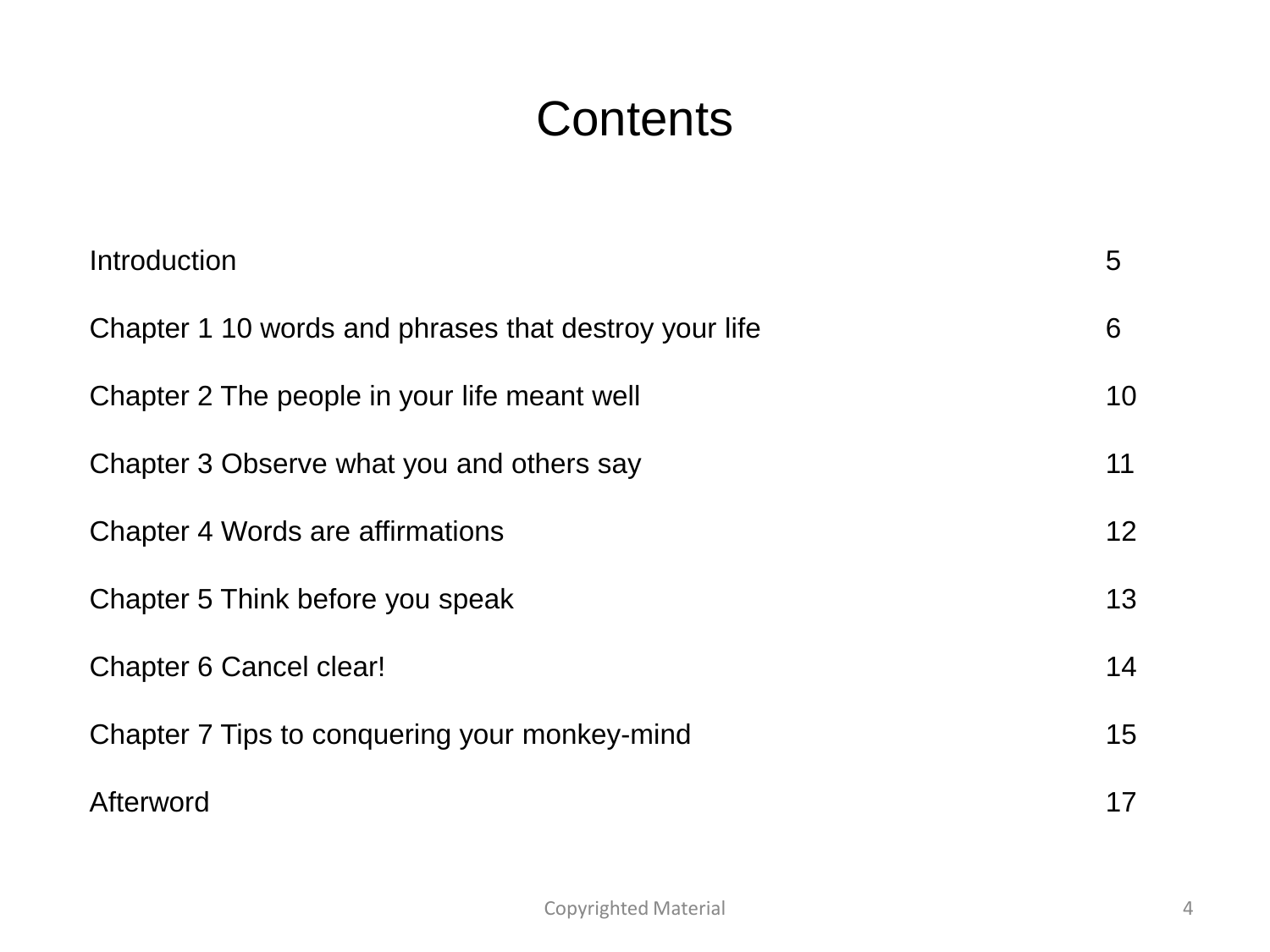### Introduction

Is your life filled with fun, happiness, laughter, and love? Or, is it filled with chaos, negative people and situations, and unhappiness? Unfortunately, most peoples" lives are filled with the latter. They often wonder "how and why" their lives are out of control. Here"s a secret: mind your words. Did you know that the words and phrases you speak actually contribute to the creation of your reality? If you constantly attract unsavory people and situations, ask yourself "why? Is it bad luck? Is it your destiny? Or, could it be the words you speak? This may be a tough pill to swallow, but your words and the feelings you put behind them are co-creating your reality.

Pay attention to the people in your life. What comes out of their mouths? Do they speak positive and uplifting words? Or, do they speak critical and self-defeating words? Most people are "chronic" complainers and don"t realize they"re attracting more and more negativity into their lives every day with their words. Observing what you say will help you to *shift* your life for the better.

If you"re ready to stop speaking words of defeat over your life then *Shh! Listen to the Words Coming Out of Your Mouth: 10 Words and Phrases That Are Destroying Your Life is a guide for you.* It's not too late to change the direction of your life. It's up to you if you want to go through life happy and fulfilled or unhappy and unfulfilled.

Rebecca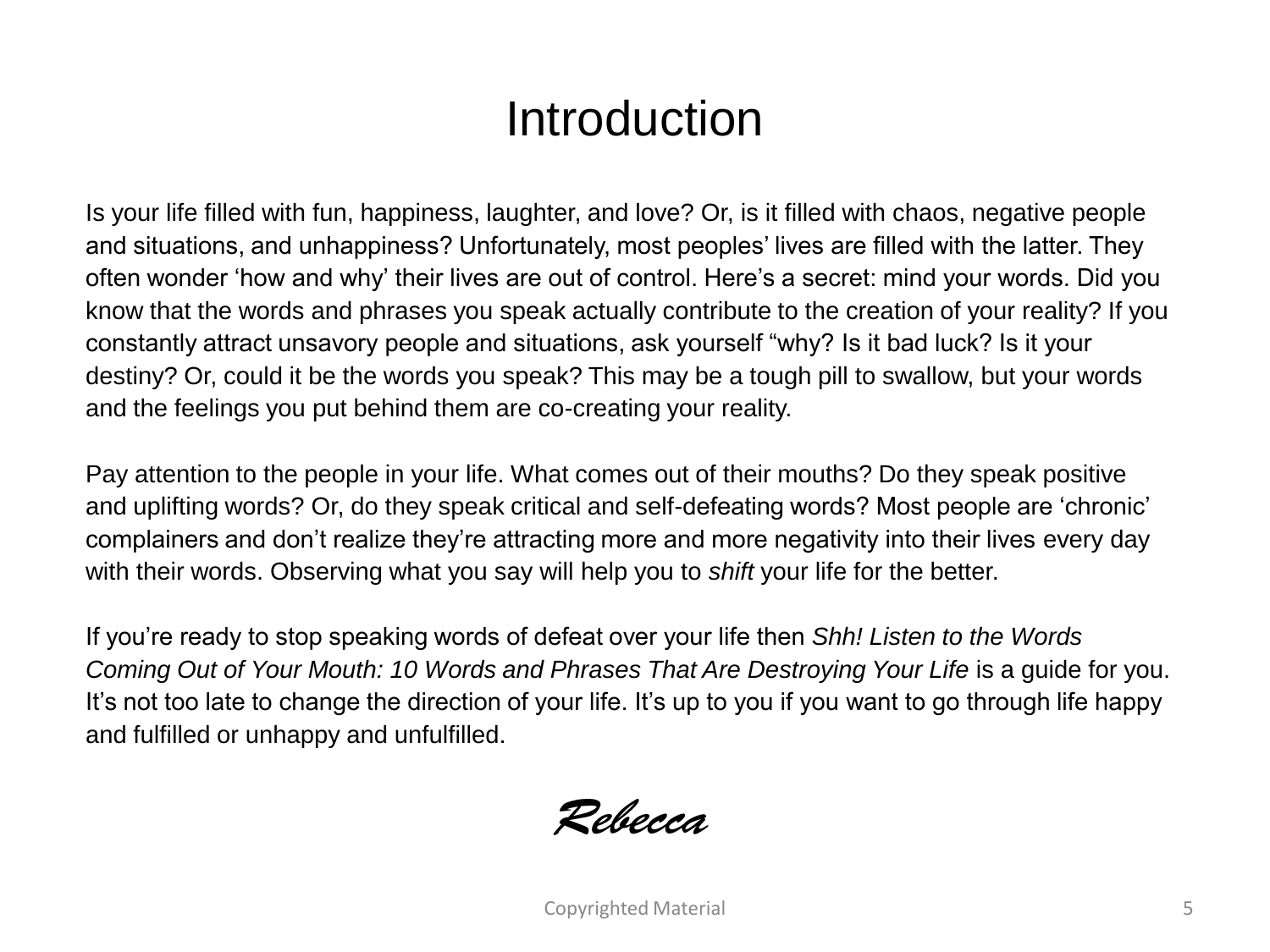# Chapter 1 10 Common Words and Phrases That Destroy Your Life

Every day, many people speak unhappy, negative, and self-defeating words. Don"t be one of those people! You have no idea how powerful your words, more importantly, the feelings you put behind your words. If you"re wondering why you have obstacle after obstacle in your life, listen to what you say every day. Believe it or not, words are a powerful. They go out into the universe and come back to you like a boomerang. Unfortunately, you may not like what comes back to you. The good news is you can 'mind your words' and toss out words and phrases that are 'stinking' up your life.

#### **10 Common Words and Phrases That Destroy Your Life**

#### **1. Life sucks!**

How many times have you said this phrase? Chances are you"ve said it many times. Guess what? If you say this over and over again, life will surely suck for you. Retire "Life Sucks!" and watch your life transform in no time.

#### **2. What's the point?**

What is the point? The point is when you repeat this phrase over and over, you'll be thrown into situations that make you ask "What"s the point? Stop saying this common phrase and figure out "What the point is for you and your life?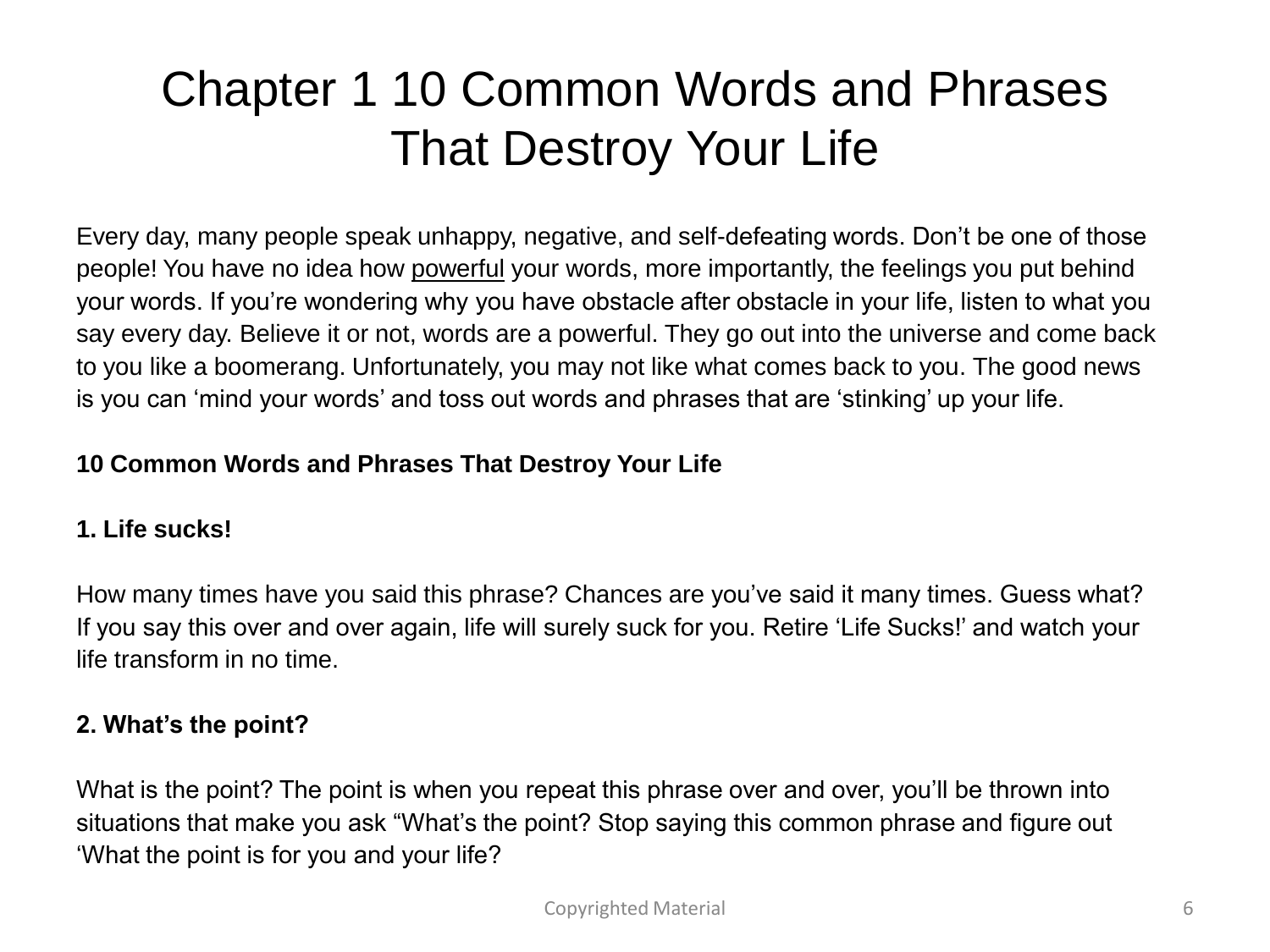# Chapter 1 10 Common Words and Phrases That Destroy Your Life

#### **10 Common Words and Phrases That Destroy Your Life**

#### **3. I can't.**

Of course you can, if you put your mind to it! Saying "I can"t" holds you in a "victim" pattern. Instead of being a "victim of your circumstances, be a "victor of your circumstances."

#### **4. Why is life so hard?**

Why is life so hard? Why do you think life is hard? Who told you that? More than likely, you heard this from your parents. Didn"t they ever tell you not to believe everything you heard or read? This phrase applies. If you keep saying this nasty phrase over and over again, then yes, life will be hard.

#### **5. No!**

Depending on how you say "No," it can destroy your life. It's alright to say "No" when you don't want to do something; however, if you say "No" all of the time, life will pass you by.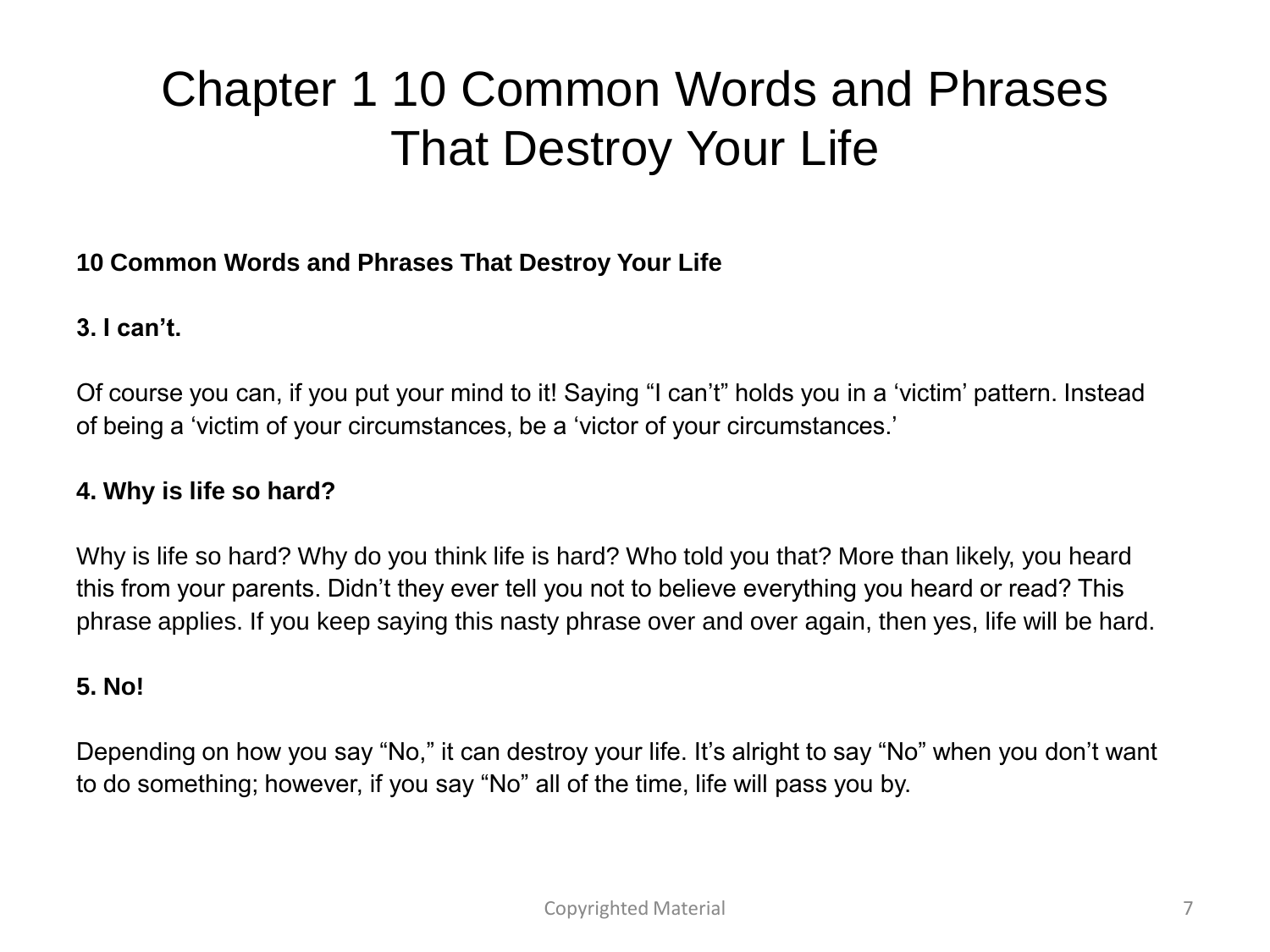# Chapter 1 10 Common Words and Phrases That Are Destroying Your Life

#### **10 Common Words and Phrases That Destroy Your Life**

#### **6. Yes!**

How many times have you said "Yes" when you wanted to say "No?" There"s nothing wrong with "Yes" to things you enjoy; however, if you say "Yes" just to please others, you"ll become resentful. Only say "Yes" when you truly mean it.

#### **7. Why me?**

This is another "victim" based phrase. No one is really doing anything to you. You have the right to make choices in your life; choose wisely. Regardless of what you experienced in your childhood, you"re an adult and makeover your life.

#### **8. What did I do to deserve this?**

The only thing you did was allow self-defeating words and phrases to settle into your subconscious mind. What you deserve is the best that life has to offer.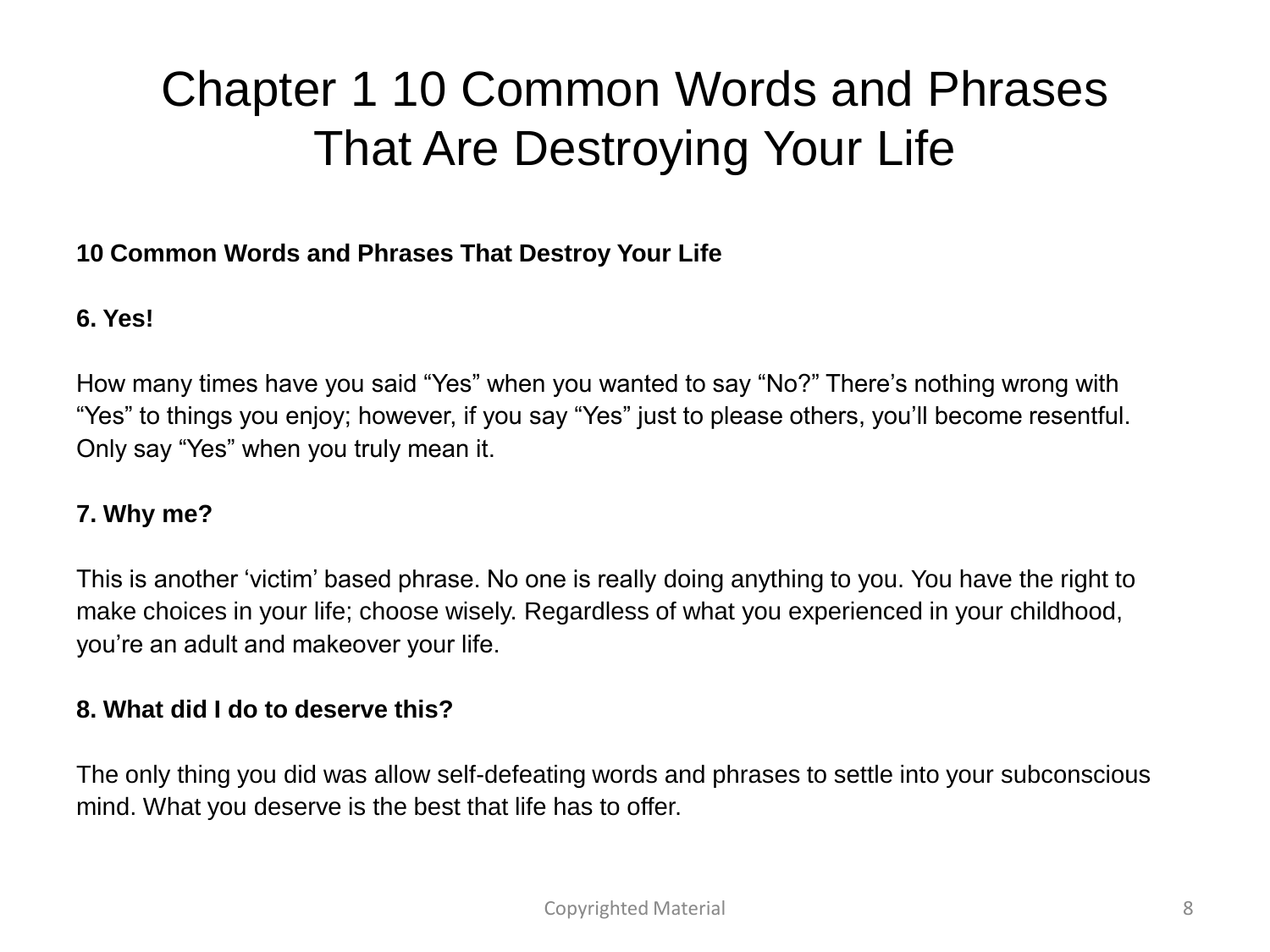# Chapter 1 10 Common Words and Phrases That Destroy Your Life

#### **10 Common Words and Phrases That Destroy Your Life**

#### **9. There's never enough.**

Chances are this is another phrase that carried over from your childhood. If there"s not enough, why are grocery stores stocked with food and other supplies? Why is there a Wal-Mart in practically every town and around the world? How are Oprah, Bill Gates, and other billionaires able to be billionaires? If there wasn"t enough, there would only be One Billionaire in the world.

#### **10. You have to work hard in order to get ahead in life.**

Is it true that you have to work hard in order to get ahead in life? If you do what you love it really isn"t work, is it? Get rid of this belief and embrace the easiness of life.

These are the "top 10 phrases and words" that destroy your life. Stop! Listen to the words you speak every day. In fact, you may want to keep a journal every time you speak one of these self-defeating words and phrases. You may be surprised how many times you speak negatively about and over your life. The sooner you become aware of what and how you speak shapes your life the better. Believe it or not, life's not so bad.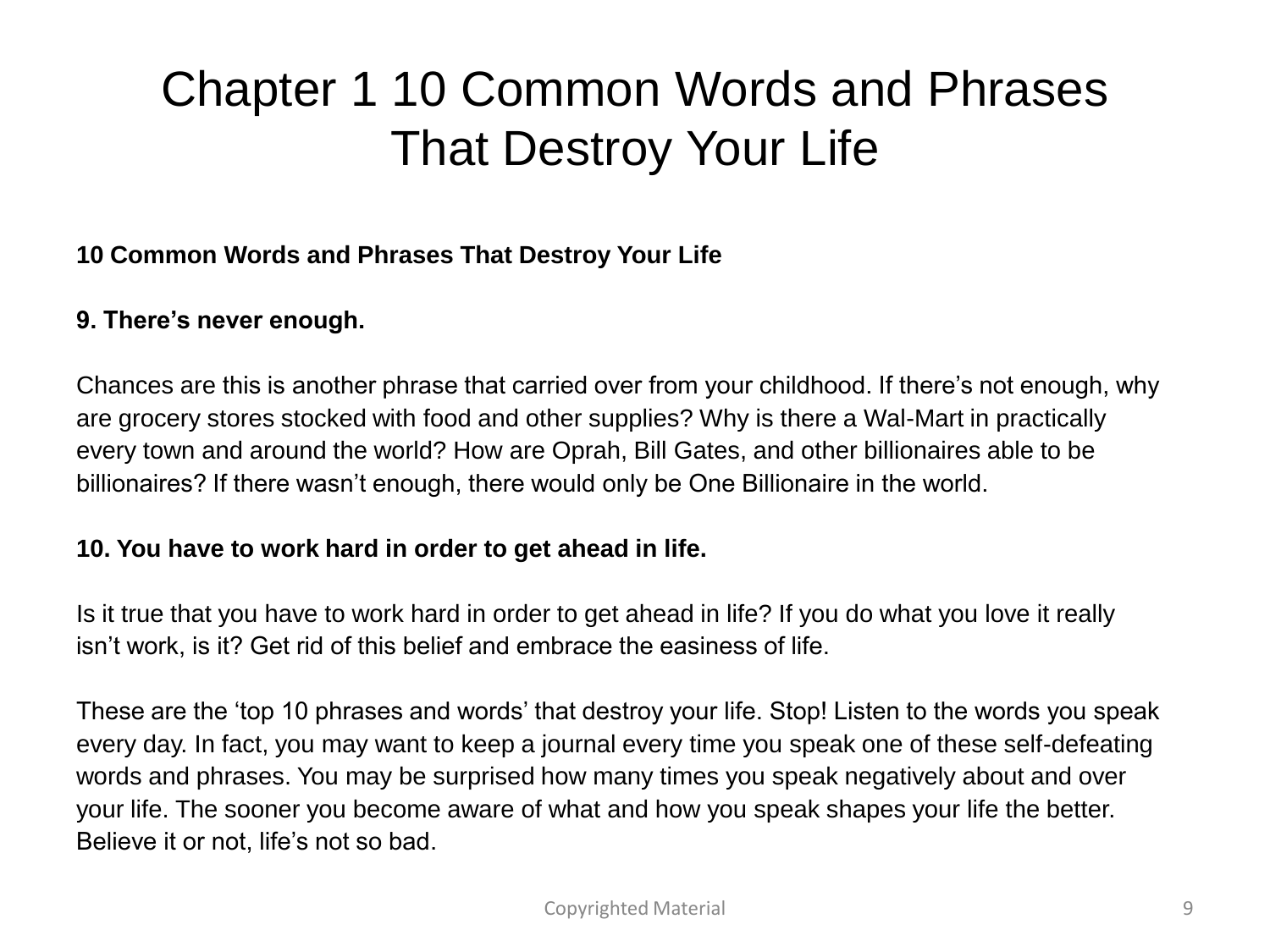# Chapter 2 The People in Your Life Meant Well

You probably heard the "top 10 words and phrases that destroy your life" from your parents, grandparents, teachers, aunts and uncles, siblings, church leaders, the media, and others. The question is: how true are these sayings? Well, they become your "truth" and *reality* because you keep repeating them over and over again. Live and learn.

It"s important to forgive the people in your life for leading you astray. Remember, parents usually raise their children based on how they were raised. If no one showed them other parenting methods or how their words create their reality, it"s no wonder they passed this "stinking thinking" onto you and your siblings. It's a vicious cycle until someone breaks it. The good news is that you can be the one to break the cycle.

> "Our life is what our thoughts make it." ~Marcus Aurelius~

"Change your thoughts, change your life." ~James Allen~

"Nurture your mind with great thoughts for you will never go higher than you think." ~Benjamin Disraeli~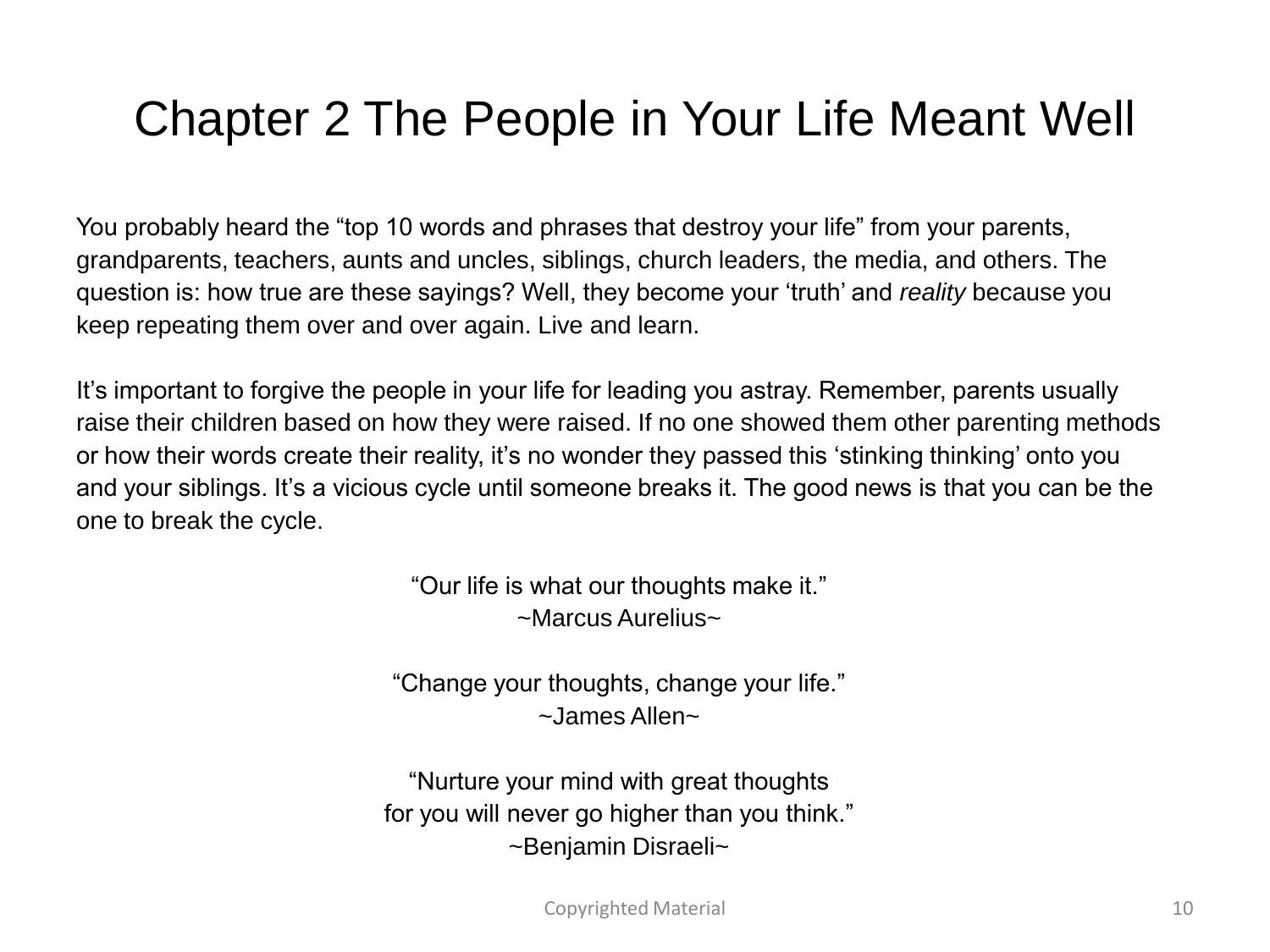# Chapter 3 Observe What You and Others Say

#### **Exercise**

For 30 days, observe the words and phrases you and the people in your life speak.

#### **Supplies**

Journals or notebooks Pen or pencil

#### **Assignment**

Label one journal/notebook with your name and another one with "The People in My Life."

>> Observe and write down the words and phrases you say every day. >> Observe and write down the words and phrases the people in your life say.

After you complete 30 days, go back and read your journals/notebooks. Hi-light words and phrases that invoke strong emotions from you to become more aware of these "trigger" words and phrases. Think about how the words and phrase make you feel. Think about how they"re creating your "reality" and how it could be different if you spoke words that were more uplifting versus defeating.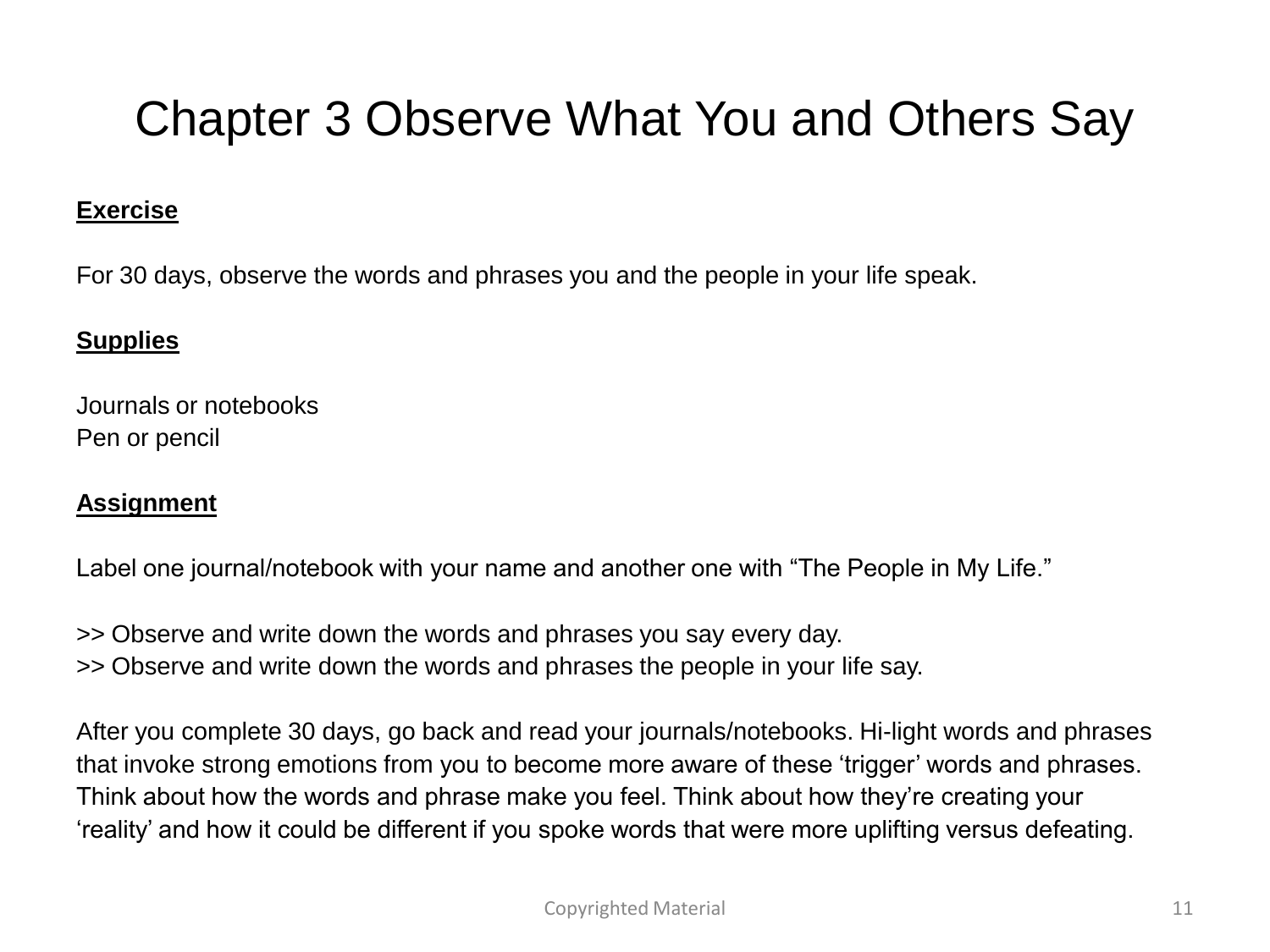### Chapter 4 Words Are Affirmations

What is an affirmation? According to Dictionary.com, an *affirmation* has the following definitions:

- 1. the act or an instance of affirming; state of being affirmed.
- 2. the assertion that something exists or is true.
- 3. something that is affirmed; a statement or proposition that is declared to be true.
- 4. confirmation or ratification of the truth or validity of a prior judgment, decision, etc.
- 5. Law . a solemn declar.

#### <http://dictionary.reference.com/browse/affirmation>

You"ve probably been told over and over again to use affirmations; however, they only work if you put feeling behind them. They only work if you truly believe in them. Think about it. When you speak the "top 10 words and phrases that destroy your life," you probably believe them, right? This is why your life isn"t the way you want it to be. Negative words and phrases will impact your life just like positive words. Remember, a belief is a thought you"ve been thinking and thinking over again. When you start thinking positive thoughts and speaking positive words and phrases, your life will shift. Be easy about this step. Choose thoughts that resonate with you. For example, you may be a talented artist. Think over and over again, "I love my artistic ability." This positive thought *aka* belief will lead to another and another. Before your know it, you won"t be speaking negative words and phrases anymore.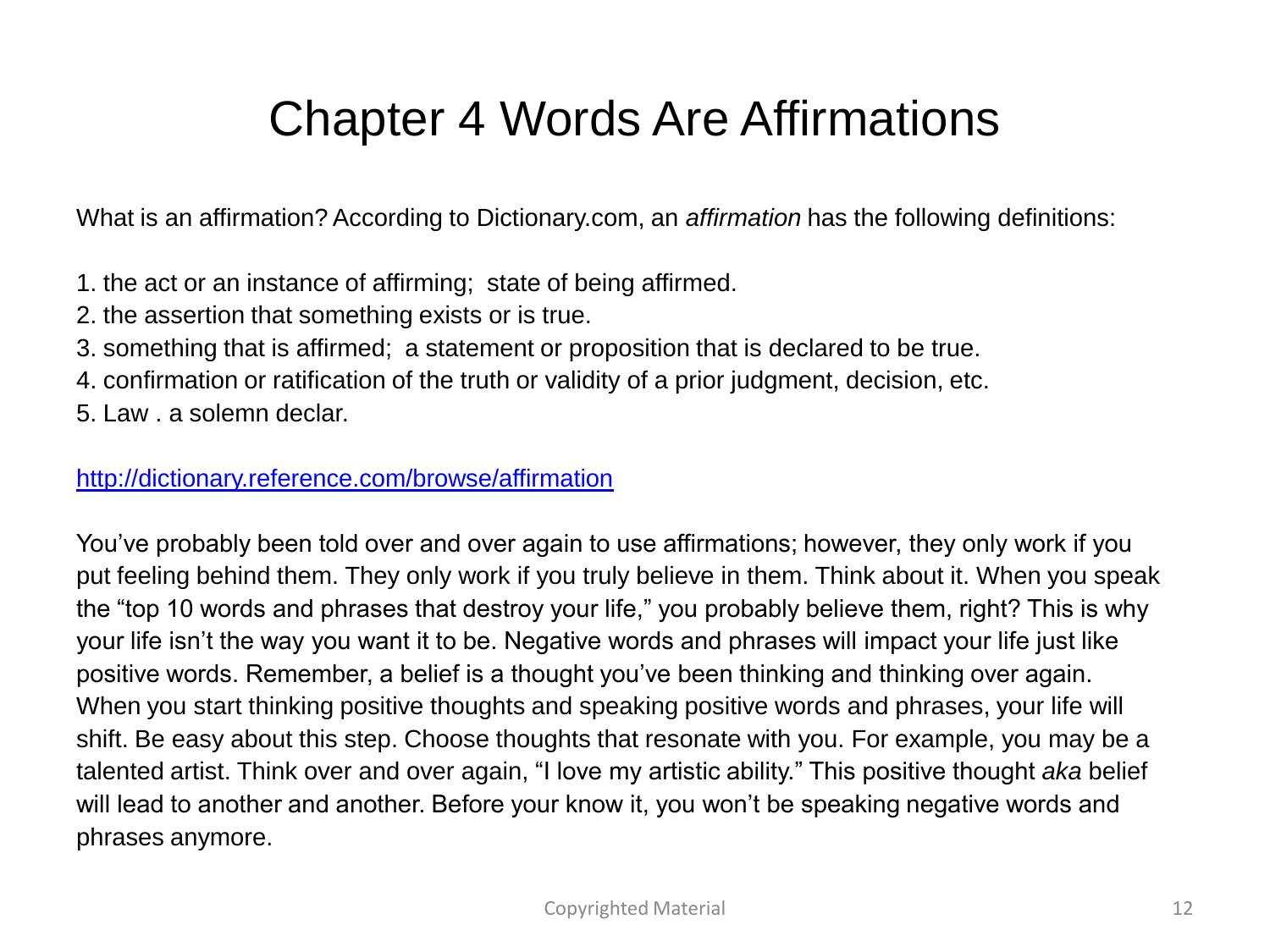# Chapter 5 Think before You Speak

Have you ever heard the phrase "Think before you speak?" My father used to say this to me, but I never paid attention. I'm now paying attention. He was right. Thinking before you speak can save you in more ways than one. First, you won"t "put your foot in your mouth" and say something you"ll regret. Second, you"ll choose your words carefully before you speak them. Remember, what you say goes out into the universe and reflects back to you in your life. You"ll draw people and situations you may not want in your life.

> "I am no longer cursed by poverty because I took possession of my own mind, and that mind has yielded me every material thing I want, and much more than I need. But this power of mind is a universal one, available to the humblest person as it is to the greatest." ~Andrew Carnegie~ Law of Attraction quotes

"You are a creator; you create with your every thought. You often create by default, for you are getting what you are giving your attention to *wanted or unwanted* but you know by how it feels if what you are getting (creating) is what you are wanting or if it is not what you are wanting. (Where is your attention focused?)" ~Abraham Hicks~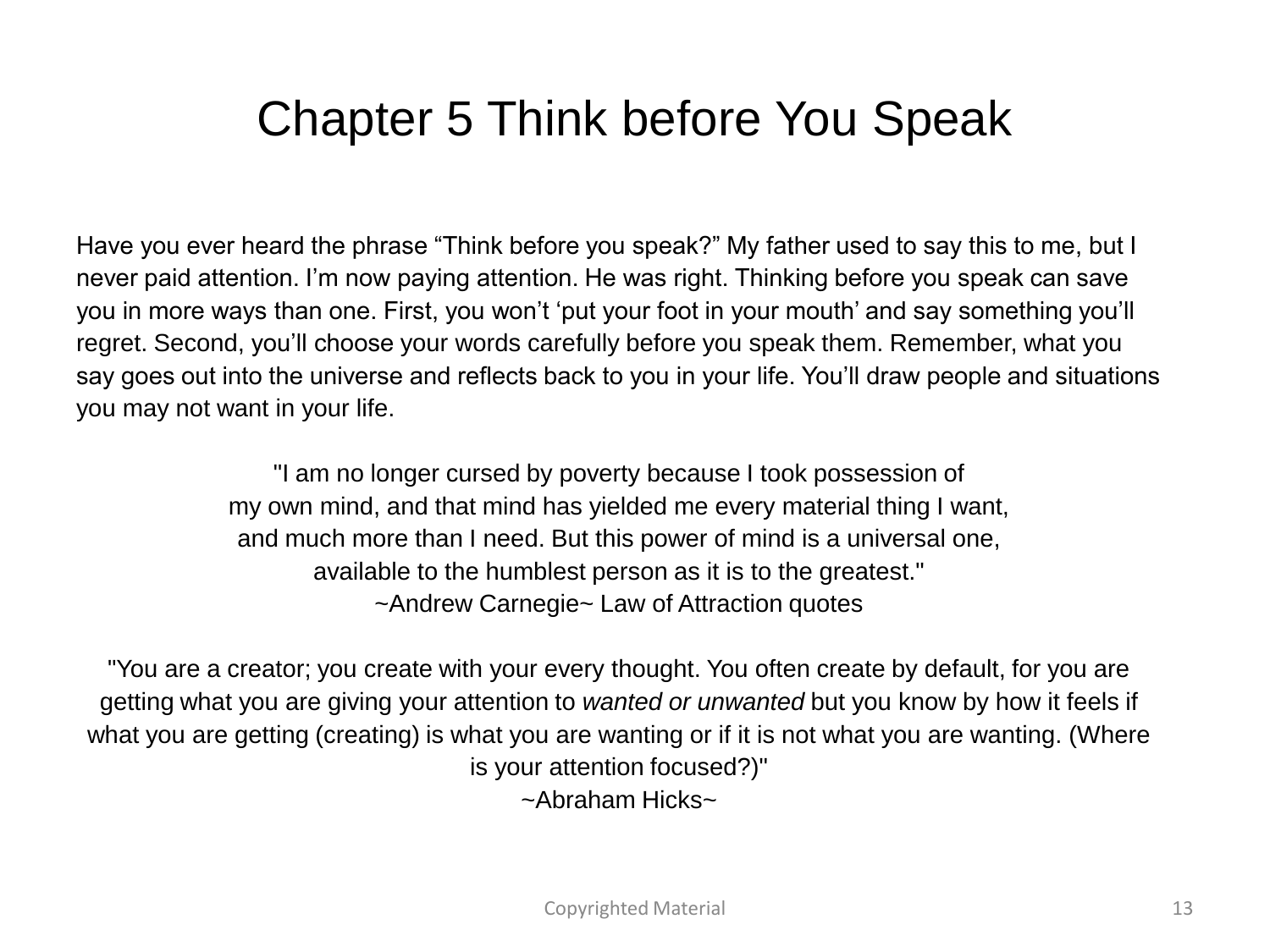# Chapter 6 Cancel Clear!

Many life coaches tell their clients to say "Cancel Clear" whenever they have a not-so-nice or negative thought. This could be useful to you because it will make you aware that you"re thinking or about to speak from a "negative" place. Saying "Cancel Clear" can help you to be more aware of your thoughts and words you speak. Before you know it, you won"t have to say this phrase because you"ll be "co-creating" your life on purpose not by default.

"By choosing your thoughts, and by selecting which emotional currents you will release and which you will reinforce, you determine the quality of your Light. You determine the effects that you will have upon others, and the nature of the experiences of your life."

~Gary Zukav~

"We are what we think. All that we are arises with our thoughts. With our thoughts we make our world."  $\sim$ Buddha $\sim$ 

"Your mind is a powerful magnet that will attract to you the things you identify yourself with. If you have sad thoughts, you will attract tragedies. If you are a good man, you will attract the company of good people." ~Alfredo Karras~ Law of Attraction quotes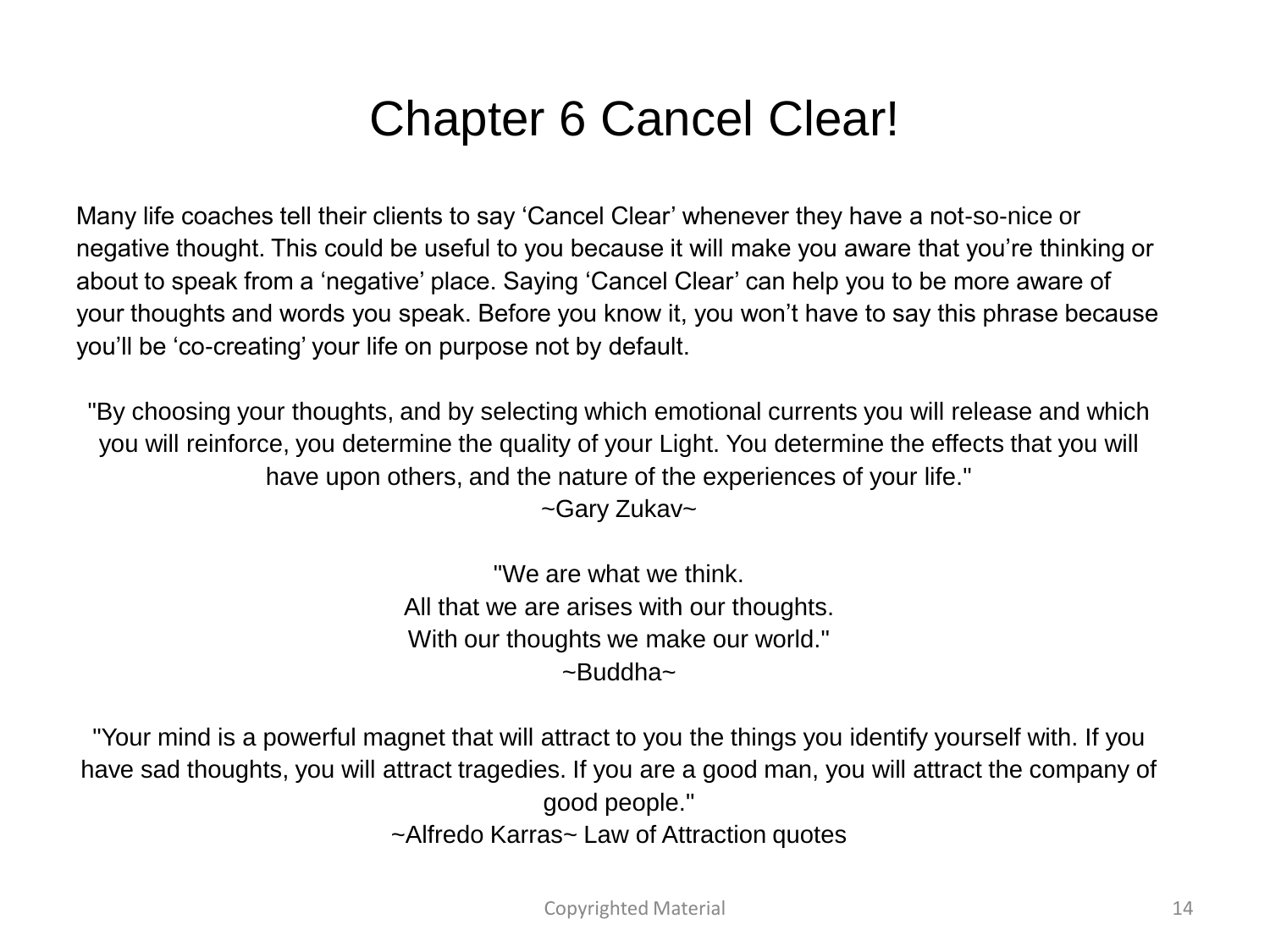# Chapter 7 Tips to Conquering Monkey-Mind

You"ve probably heard of the phrase "monkey-mind" because it"s used by many people such as counselors and life coaches. The monkey-mind is usually tuned into the "All Negativity" station 24/7. Yikes! This can be exhausting and drain the life-force from your body. Follow the tips below to silence the monkey-mind:

#### **Tips to conquering the monkey-mind**

**1.** Whenever you think or say something that could have an adverse affect on your life, ask yourself, "Is this true?" Asking questions gives your mind something to do. It will want to find an answer for you.

**2.** Decrease the amount of time you spend watching and listening to the news. There is good news in the world; unfortunately, news programs focus on the negativity.

**3.** Limit the amount of time you spend with people who are chronic complainers. This could be tough if your family members and friends are they culprits. Send them lots of love and don"t participate in their "poor me" episodes.

**4.** Meditate every day for at least 15 minutes. You"re probably groaning about this, but meditation can help put your monkey-mind to at ease. Plus, you"ll feel better and have more energy.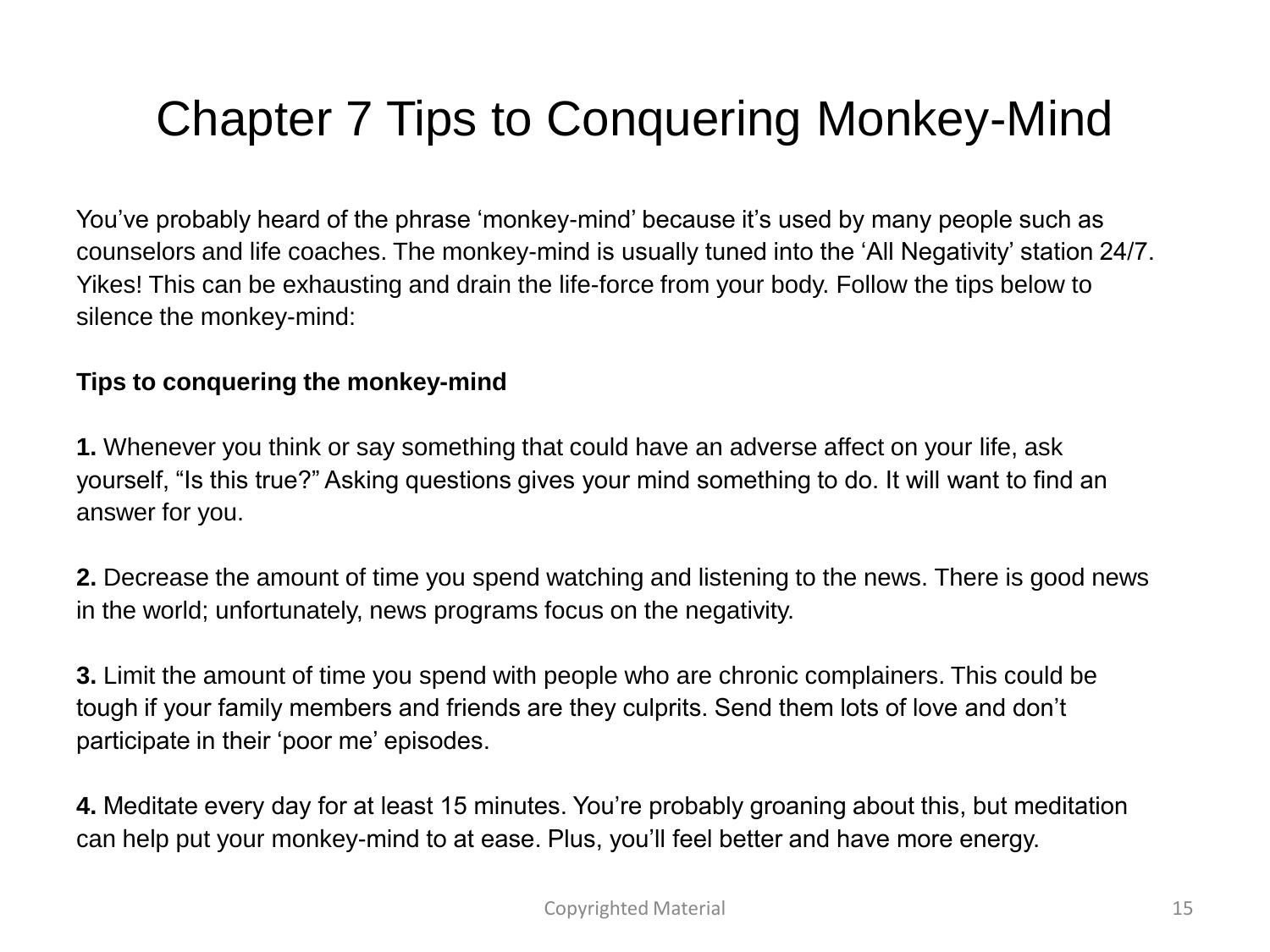# Chapter 7 Tips to Conquering Monkey-Mind

You"ve probably heard of the phrase "monkey-mind" because it"s used by many people such as counselors and life coaches. The monkey-mind is usually tuned into the "All Negativity" station 24/7. Yikes! This can be exhausting and drain the life from your body.

#### **Tips to conquering the monkey-mind**

**5.** Exercise at least four-times per week. You"re probably groaning about this as well, but exercise is a great stress reliever. You"ll lose weight, tone and firm your body, and feel great. Your monkeymind won"t have time to run the show because you"ll be too busy counting reps and focusing on your breath.

**6.** Take a class or workshop that you've been putting off. If there's a class you've wanted to take, there"s no better time to enroll than the present. Take a pottery, theater, pottery, yoga, reiki, business, or other class that will benefit your mind, body, and soul.

**7.** Realize you"re doing the best you can. Give yourself a break because regardless of what others think, no one is perfect. Know that you"re doing well and live your life to the fullest. Do what you want and forget about what others think. The most important opinion is yours!